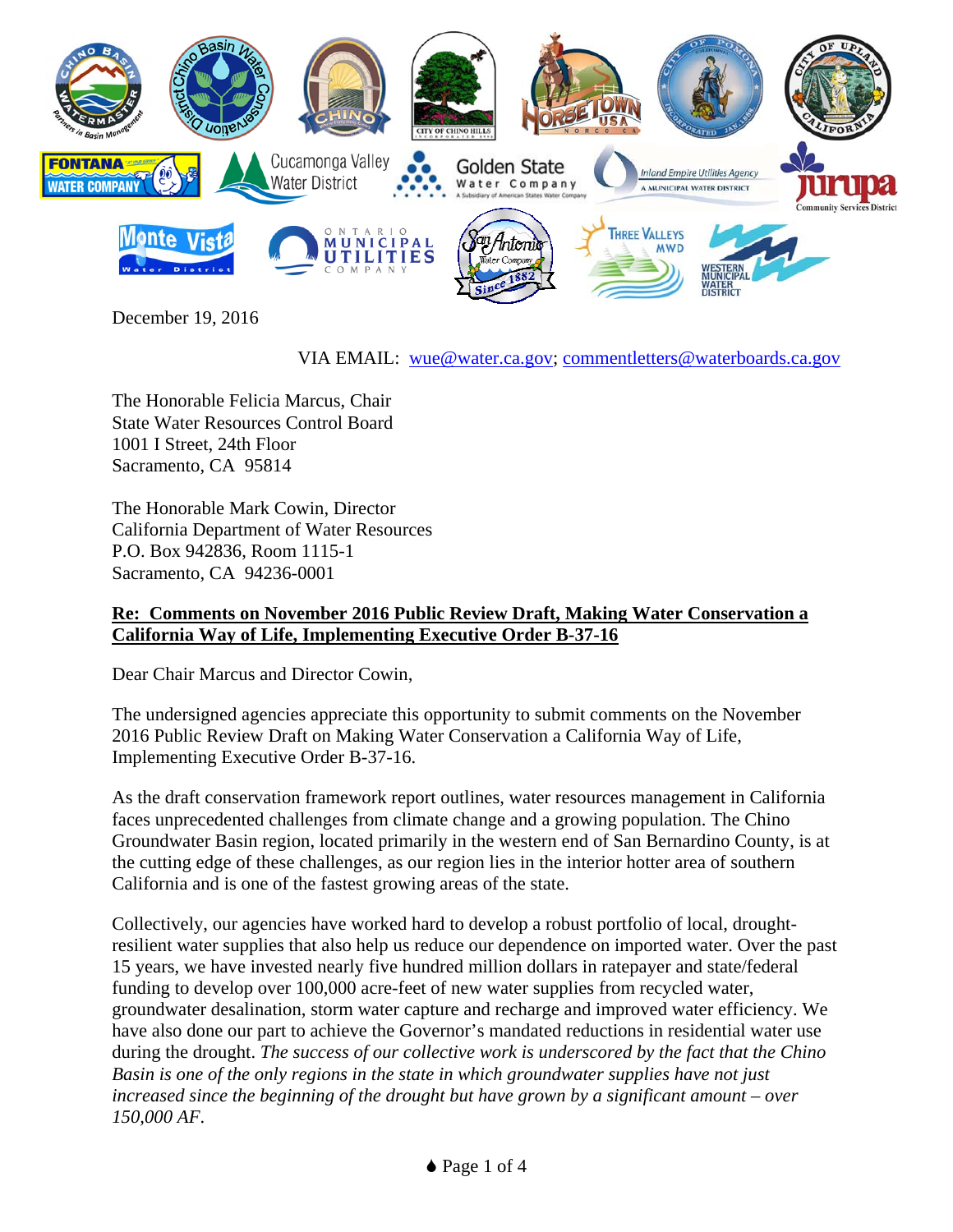We appreciate your staff's work in developing the proposed conservation framework as it is critical to improving the resilience of California's future water supplies. The framework is consistent with and helps to implement the state's Water Action Plan, which also recognizes the need for local and regional supply development along with implementation of the California Water Fix.

We also appreciate the extent to which concerns raised by many water suppliers have been addressed in the proposed conservation framework. By emphasizing development of *customized water efficiency targets* based on statewide standards and *local water supplier control* over their actions to achieve the efficiency targets, we concur that the state has "created a durable conservation framework that will be applied equitably and uniformly across the enormous variation in local conditions." The continued use of formal stakeholder involvement processes in future updates of these targets will be essential to allow for public input on technical issues and the potential for unintended consequences. We also support the proposed improvements to water shortage contingency plans which will result in better preparation for and response to future droughts.

We offer the following comments on a few key items that we believe will help improve the final report and better support the implementation of the conservation framework over the next decade:

- 1. *Explicitly recognize the value of local development of drought resilient, hydrologically independent water supplies in the water shortage contingency plans.* Development of local water supplies that are not impacted by droughts should be deemed fully reliable under all historical drought hydrology and plausible climate change impacts. These supplies include recycled water, potable reuse, desalination and treatment/reuse of contaminated groundwater, and designated storage accounts in sustainably managed groundwater basins. Suppliers that have developed these types of supplies should be recognized for their advanced planning and investments, and these water supplies should not be subject to reductions under shortage conditions. Water suppliers that have validated, reliable base or dry year water supplies of this type should only be required to address shortage levels up to the maximum percentage that can be feasibly caused by hydrologic conditions (see section 4, Shortage levels, Evaluation Criteria).
- 2. *Clearly provide an adjustment process to ensure that appropriate changes are made to water supplier targets based upon unique local conditions (such as seasonal increases in the population served, use of swamp coolers, and provision of water for horses and other livestock in areas served by water suppliers).* An adjustment process is appropriate as these proposed modifications are local adjustments to customize the water efficiency targets.
- 3. *Provide an "interim" option for setting equivalent water supplier targets.* Concerns have been expressed by some water suppliers that special conditions in their service areas may result in data gaps that could impede timely, appropriate customization of statewide landscape efficiency standards for their areas by 2018 or 2020. Consider providing an option for identifying an equivalent interim water supplier's efficiency target that may be used until the data gaps are addressed.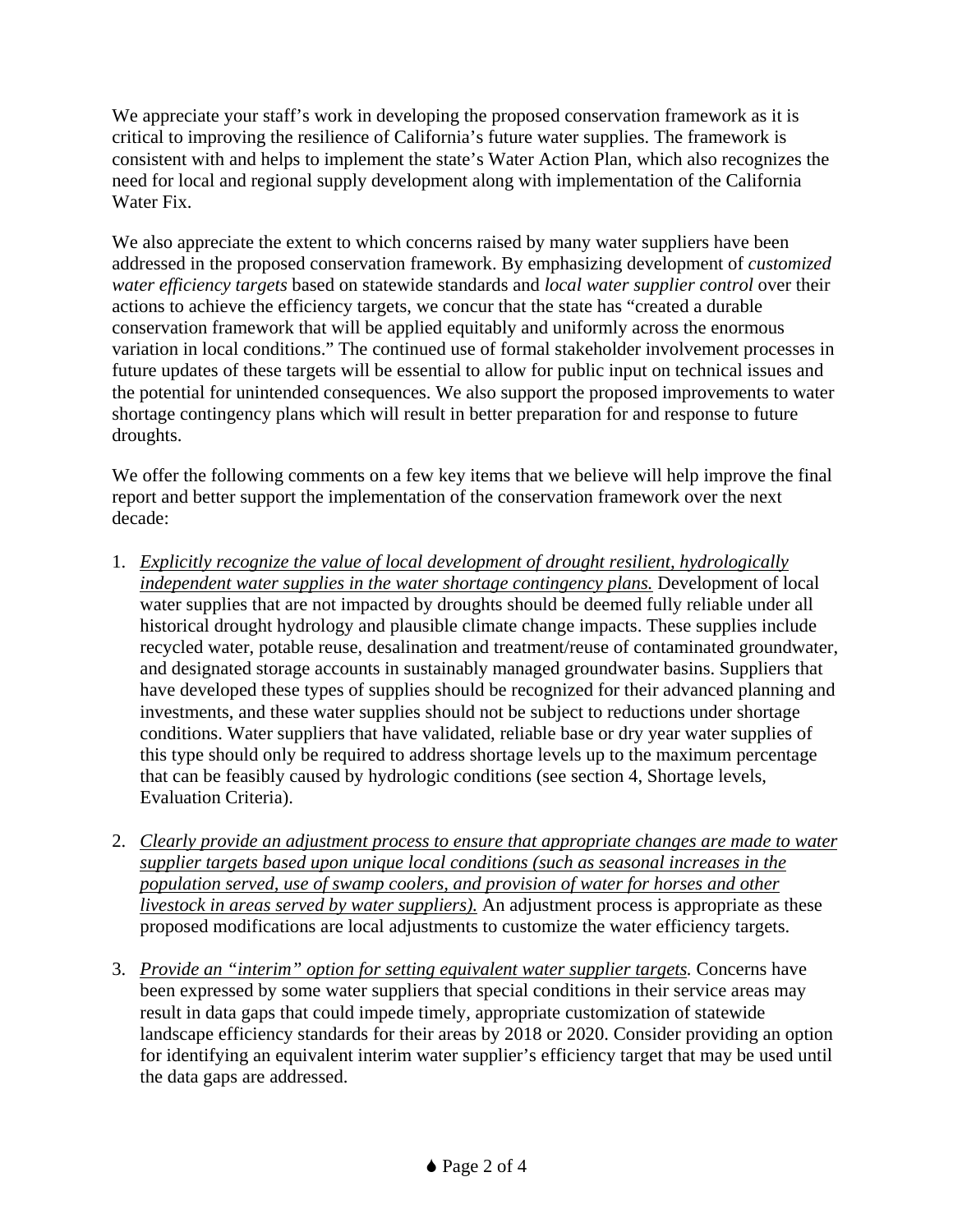- 4. *Allow water suppliers to use self-supplied landscape and evapotranspiration (ET) data if it is of an equivalent or superior quality for the development of customized water efficiency targets.* Suppliers would still be required to incorporate the landscape data assumptions and definitions consistent with those used in the state-supplied data set.
- 5. *Provide both water supplier-level and parcel-level landscape data to water suppliers for free.* Since the supplier-level data is based on a roll-up of the parcel level-data, we urge that the state consider making both data sets free as no additional costs should be incurred by the state for doing this and it will support water suppliers in implementing their water efficiency programs.
- 6. *Clearly affirm that water rights under the framework are protected consistent with existing law.* We appreciate staff's comment that this is their intent, but the framework should include explicit language.

As recognized in the staff recommendations, it will be important for the state to support water suppliers in implementing the framework by providing information, like landscape data described above. Furthermore, technical and financial assistance to support the development of efficiency programs like turf removal and leak detection will significantly help water suppliers in meeting their goals. Regional grant programs like the one currently being implemented by the Santa Ana Watershed Project Authority to provide landscape data and technical support for water rate modifications are good examples of the type of funding that can greatly help water suppliers as they work to meet the efficiency targets by 2025.

It is also important that the framework recognize the significant water conservation and efficiency achievements that water suppliers have attained over the past three decades. We understand the state's urgent focus on the drought and the need to prepare for the increasing impacts of climate change to California's water supplies. However, the state's current level of water efficiency is built on the foundational conservation initiatives that have been implemented by California's retail and wholesale water suppliers over many years and is one reason why the state was successful in reducing its urban water use over 24% during the first nine months that the Governor's mandate was in place. For many of our regional agencies, this successful nearterm reduction in urban water use was made *on top of* similarly high levels of reductions made *prior to 2013* through early adoption of urban water use efficiency best practices – achievements that were not recognized in the Emergency Regulation, and that should now be recognized in the conservation framework.

Finally, as we enter 2017, we request that any proposal to extend the Emergency Regulation past February will align with actual statewide water supply conditions and reflect the need for infrastructure improvements to fully capture water supplies when available. It is vitally important to our agencies that we maintain the trust we have developed over many years with our customers when we communicate about the drought and water supply conditions.

We thank you for your staff's extraordinary efforts in preparing the framework for Making Water Conservation a California Way of Life and look forward to working with you in the coming years to implement the framework's recommendations.